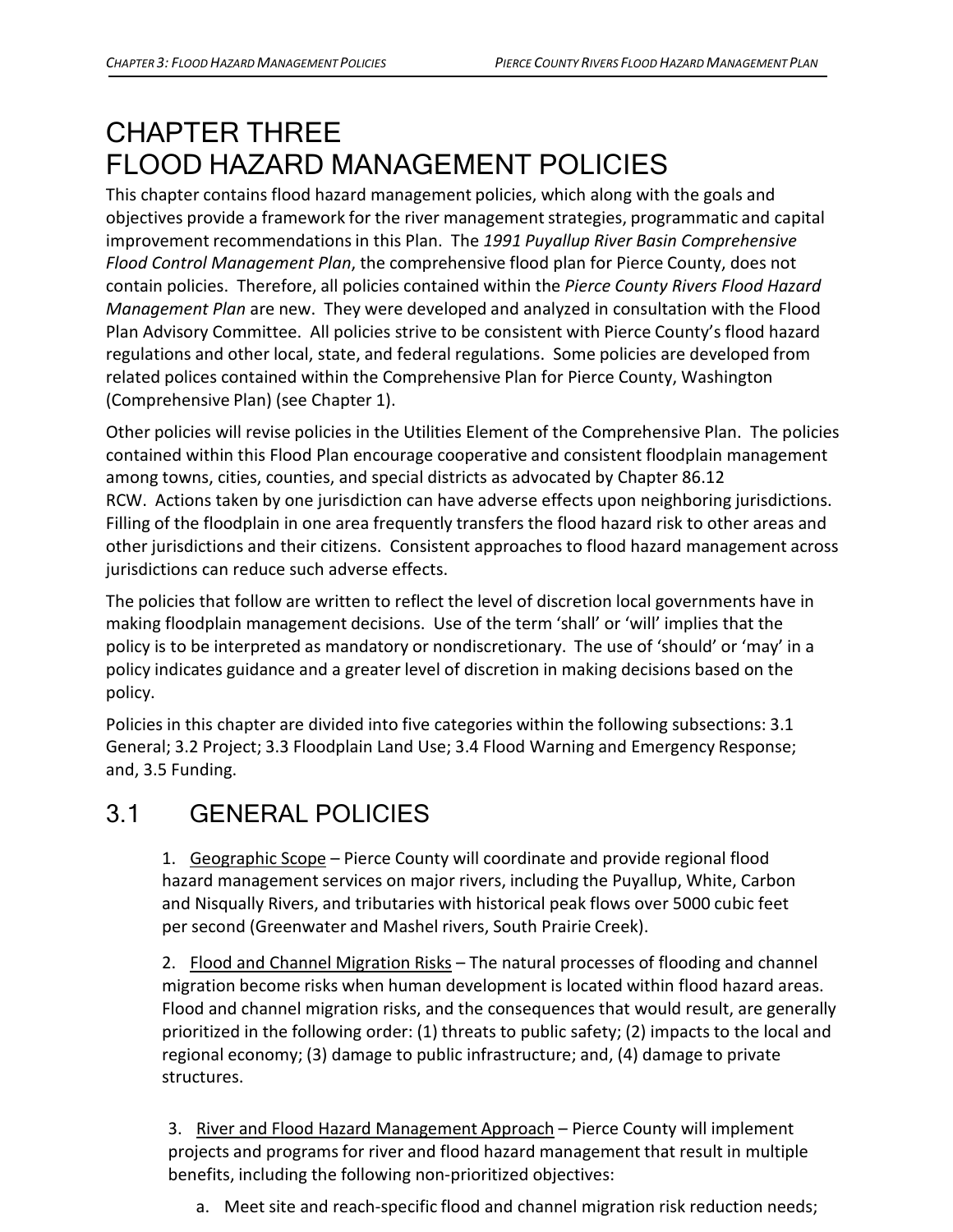b. Achieve quantifiable benefits that exceed total costs of projects and programs, including long-term maintenance costs;

c. Avoid creation of new flood and channel migration risks;

d. Balance natural processes of river migration and flooding with protection of productive agricultural lands;

e. Protect and improve aquatic and riparian habitat and ensure consistency with the Endangered Species Act and salmon recovery programs; and f. Leverage flood hazard management revenues through partnerships with

other agencies and stakeholders.

4. Inter-County River Improvement Agreement – Pierce County should collaborate with King County to renew the Inter-County River Improvement Agreement to address flood hazard management activities for the lower White and lower Puyallup River systems.

5. Inter-Governmental Coordination and Cooperation – Pierce County's flood and channel migration hazard management activities will be planned and implemented in close cooperation with cities, counties, tribes, state and federal agencies (e.g., resource agencies, public agencies with infrastructure), and salmon recovery lead entities.

6. Climate Change – Project design and program management should reflect best available science regarding the anticipated changes in precipitation patterns and associated changes in flood flows and sediment transport as a result of climate change.

## 3.2 PROJECT POLICIES

Projects can be structural, non-structural, or a combination of the two. The following project policies guide the project cycle, from initial concept through design and construction, to postproject monitoring and adaptive management. Structural projects consist primarily of maintaining, repairing, relocating, retrofitting, and new construction or setback of revetments, levees, and associated structures. Non-structural projects include property acquisition, elevation of flood-prone homes, sediment, and large wood management, and the removal of existing structures that no longer serve a flood management purpose. Although regulations are non-structural, they are addressed in sub-section 3.3 Floodplain Land Use Policies.

1. Prioritizing Flood Hazard Risks – Pierce County should prioritize actions to address flood and channel migration risks using the following criteria in order of importance:

- a. The consequences that will result if no action is taken. Consequences should be prioritized as identified in General Policy #2 and in terms of probability of occurrence and severity;
- b. Legal responsibility and authority, as determined by a contractual relationship, between Pierce County and another agency or person(s) to maintain a flood risk reduction facility;
- c. Urgency, as measured by how quickly an action needs to be taken in order to prevent a risk from growing worse; and
- d. Readiness of the project in terms of funding, partnerships, resolved property issues, or permitting.

2. Property Acquisition – Property acquisition for flood risk reduction projects should be on a willing-seller basis. However, as risks are identified and prioritized there will be circumstances when a compelling public interest makes condemnation necessary.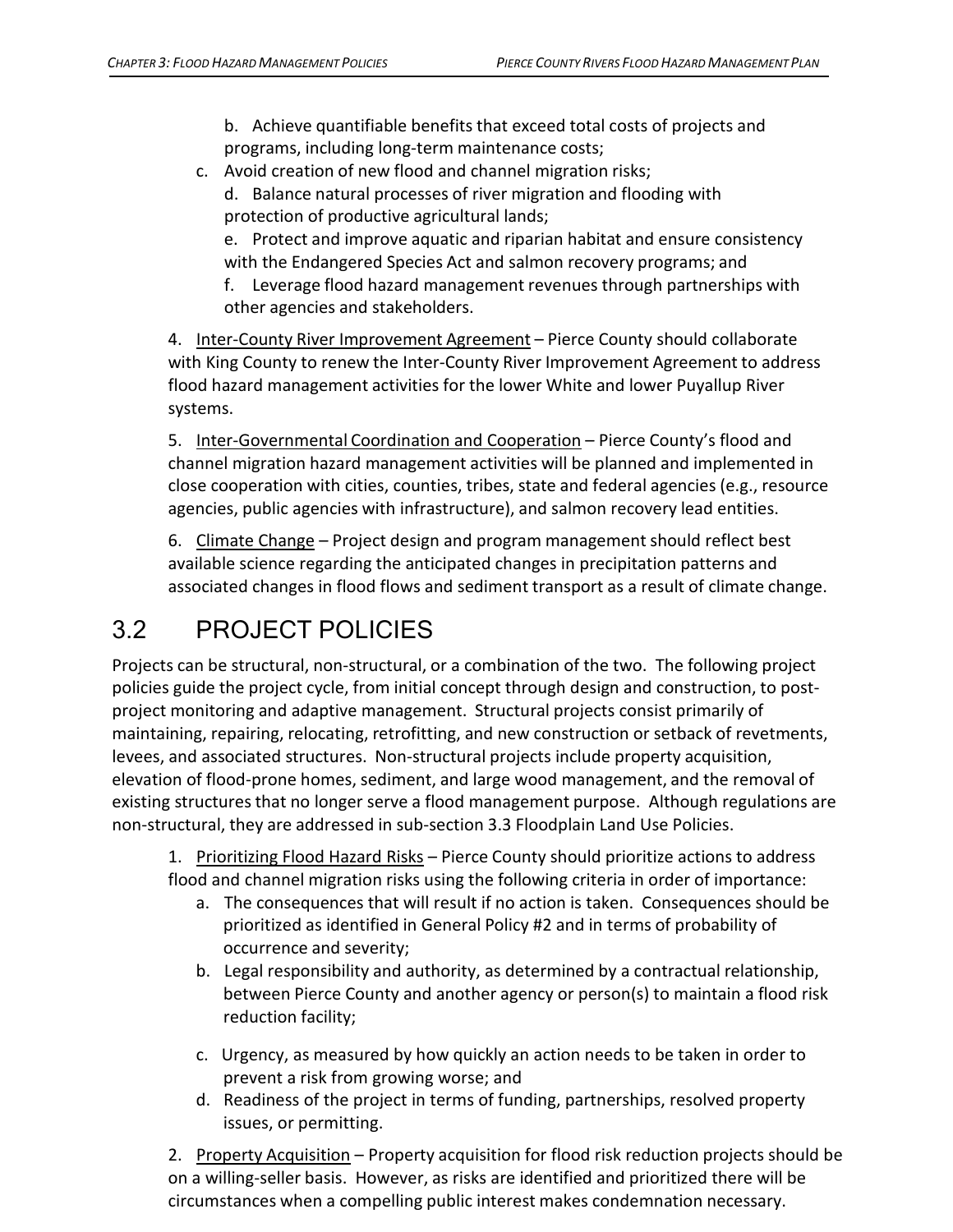3. Easements<sup>49</sup> – New or additional easements necessary to construct, maintain, repair, or retrofit a flood protection facility should be sufficient to meet applicable Pierce County design and construction standards and federal and state technical guidelines.

4. Management of Pierce County Properties – Pierce County will manage its public lands and easements within flood hazard areas in accordance with the policies in this Plan. Public access to publicly-owned flood risk reduction facilities should be allowed on a case-by-case basis provided that such access does not interfere with the performance of any infrastructure and after evaluating issues such as public value, cost, and public safety.

5. Flood and Channel Migration Risk Reduction Goals - Flood risk reduction facilities designed to contain floodwaters (e.g., levees), or reduce channel migration (e.g., revetments) should be designed to be consistent with the adopted river reach management strategy. Four flood protection levels for levees include:

- a. 200-year design, plus three feet of freeboard;
- b. 100-year design, plus three feet of freeboard;
- c. Maintenance of existing (2009) conveyance capacity; and
- d. Maintenance of existing levee prisms.

Two erosion protection levels for revetments include:

- c. Channel migration prevention design, and
- d. Channel migration resistance design.

Deviations from the level of protection shall be approved by the manager of the Surface Water Management Division.

6. Facility Design and Maintenance Objectives – Pierce County should construct new flood risk reduction facilities and maintain, repair or replace existing facilities in such a way as to achieve each of the following:

- a. Minimize maintenance costs over the life cycle of the facility;
- b. Ensure that flood or channel migration risks are not transferred to other sites; and
- c. Protect and improve aquatic and riparian habitat.

<sup>49</sup> **Easement –** The legal right to use a specified piece of land for a particular purpose.

7. River Management Facility Setbacks - Pierce County will identify opportunities to set back existing river management facilities farther from the river edge and associated buffers to increase flood conveyance and storage, reconnect previously disconnected floodplain, improve aquatic habitat, and allow natural riverine processes to occur.

8. Pierce County Sponsored Projects – Pierce County sponsored projects located in flood hazard areas shall be consistent with policies in the Pierce County Rivers Flood Hazard Management Plan and meet or exceed the standards adopted in the Pierce County Code to implement those policies.

9. Adaptive Management – Flood hazard management projects shall be monitored to assess the degree to which they function relative to their stated purpose, performance goals and objectives. Adaptive management principles shall be used to manage projects over time, identify needed changes, and inform the design and implementation of future projects.